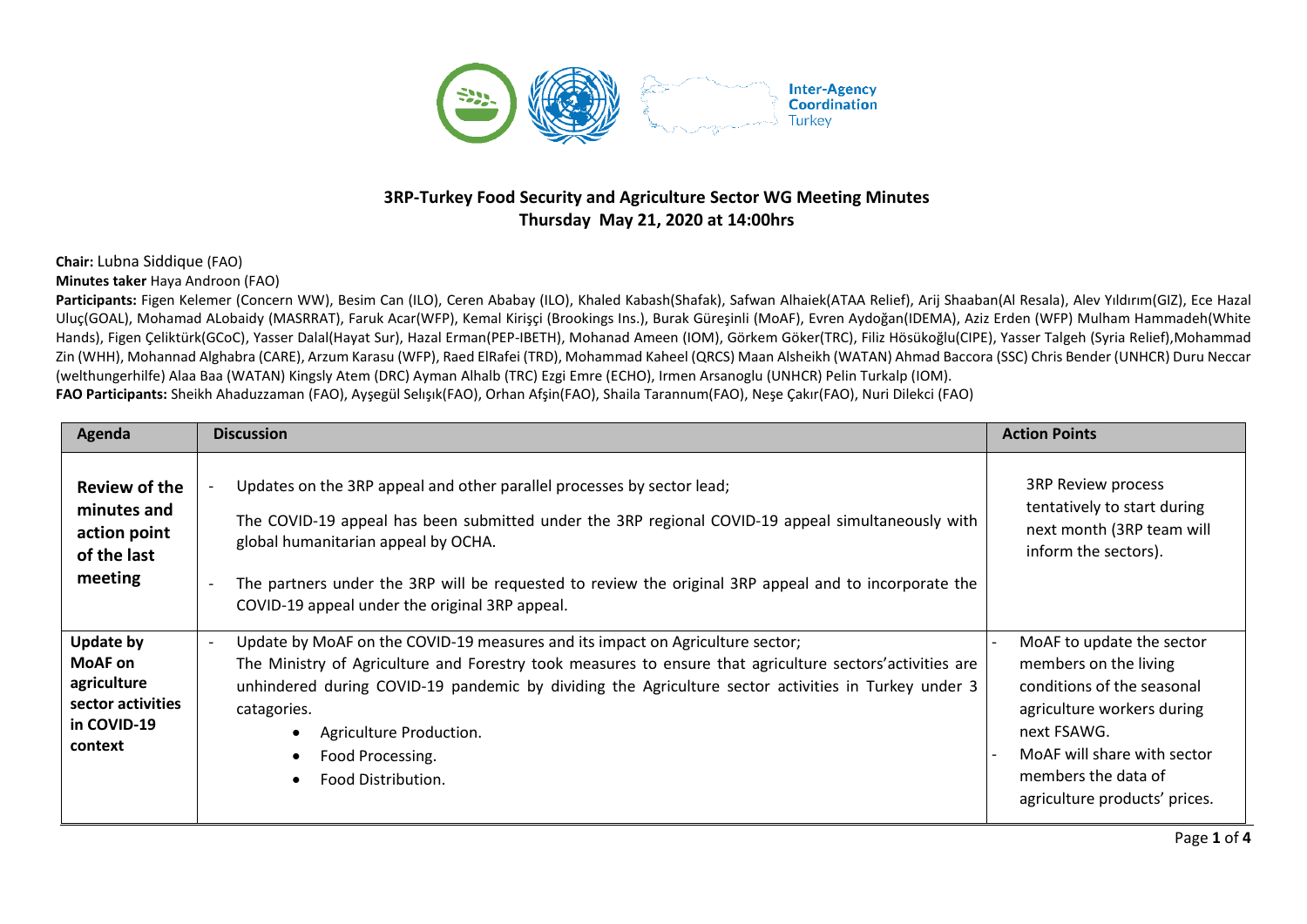| Under the Agriculture Production framework, the prospects of the harvest for 2019 are positive for Turkey<br>$\blacksquare$            |  |
|----------------------------------------------------------------------------------------------------------------------------------------|--|
| and the number of the stocks is enough to meet the needs of producers, feeders, processors and                                         |  |
| consumer.                                                                                                                              |  |
| MoAF has planned additional spring plantation for cereals and pulses.<br>$\overline{\phantom{a}}$                                      |  |
| The agriculture-related state economy after crises is playing an effective role in this period.<br>$\overline{\phantom{a}}$            |  |
| MoAF in collaboration with the Ministry of Environment and Urban Planning started to provide farmers<br>$\overline{\phantom{a}}$       |  |
| free lands (without any rent) in order to increase food production to meet the needs of the population.                                |  |
| MoAF issued a circular with the provincial directorates to regulate and facilitate the movement of farmers<br>$\overline{\phantom{a}}$ |  |
| and seasonal agriculture workers.                                                                                                      |  |
| MoAF, in coordination with the Ministry of Interior, introduced measures towards transportation and<br>$\frac{1}{2}$                   |  |
| living conditions of seasonal agriculture workers (SAW) during COVID-19 pandemic to ensure unhindered<br>movement of SAW.              |  |
| The Ministry took supportive measures like postponing the tax payments on food and fertilizers between<br>$\overline{\phantom{a}}$     |  |
| April to June. Agriculture support payments have commenced to support investment and agricultural<br>production.                       |  |
| Under the Food Processing framework, the Ministry constituted a board and a marketing committee with<br>$\overline{\phantom{a}}$       |  |
| the agriculture sector partners and other experts to discuss and monitor the impact of the current                                     |  |
| pandemic on the agriculture sector. Data collected by the Ministry in this regard is yielding some promising<br>outcomes.              |  |
| Under the Food Distribution framework, the Ministry of Agriculture and Forestry has been distributing<br>$\overline{\phantom{a}}$      |  |
| and coordinating the distribution process of the food products and agricultural logistics. Vendors continue                            |  |
| to seal fresh vegetables and fruits to reduce hand contact by customers. Pazars remain open by following                               |  |
| the safe distancing measure by having a 3-meter space between stalls. The price changes on stockpiling                                 |  |
| are strictly monitored by MoAF and the Ministry of Customs and Trade.                                                                  |  |
| Tea and Nuts SAW are now permitted to travel to the black sea region. Tea producers started to apply to<br>$\overline{\phantom{a}}$    |  |
| the Ministry of Interior to obtain their travel permit documents. Tea producers will have to dwell in the                              |  |
| harvesting province for 14 days and shall comply with safety and protection rules while working.                                       |  |
| Approved travel documents will be transferred and kept at the harvest provinces to provide necessary<br>$\overline{\phantom{0}}$       |  |
| controls and coordination during field activities. Provincial pandemic health teams at the Entry of the cities                         |  |
| will provide the health check procedure to the travelers. Travelers will stay for a week in quarantine before                          |  |
| going to the fields. The social support teams will provide the basic needs and the markets and grocery                                 |  |
| stores will provide the food supply services to the villages. Provincial health directorate teams will make                            |  |
| around 1700 Daily Coronavirus tests for the seasonal agriculture workers (SAW) producers.                                              |  |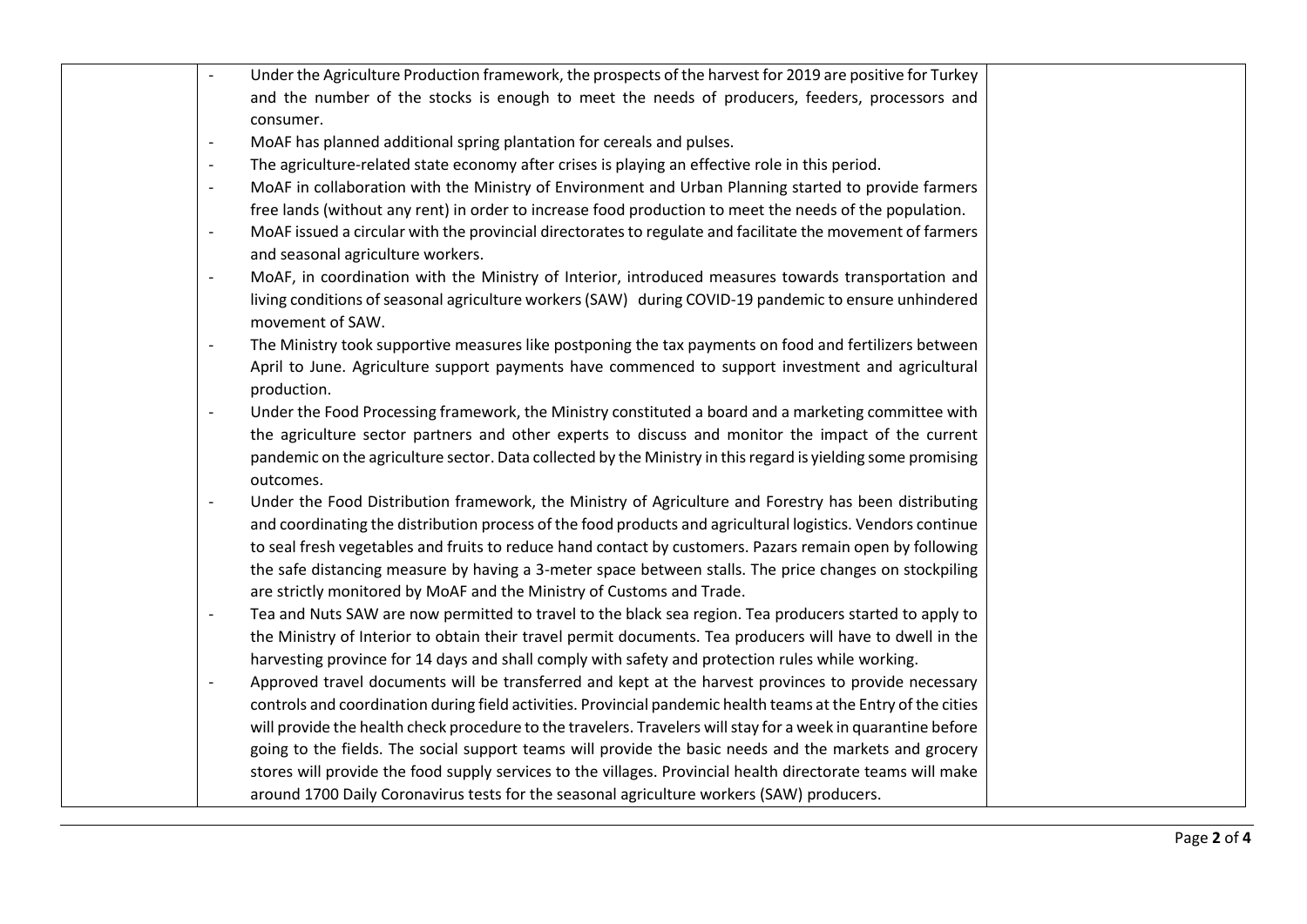|                                                                                                                                                                                                                                                                                      | The Ministry's water institute conducted the wastewater study to enable for early warning. Istanbul was<br>chosen as a pilot province. The initial findings show that traces of coronavirus were detected in the<br>wastewater, however no cases have been reported so far.<br>Among the safety measures taken in the wastewater treatment plan are:<br>disinfection treatment of wastewater used in the irrigation of green areas, activities such as water<br>sports and agriculture greenwashing are banned especially in the river areas where the wastewater is<br>discharged (effluent), and Governorship has been instructed on the healthy treatment plan. The<br>wastewater studies will continue in 8 provinces and the Ministry will gather and analyze the results to<br>control the outbreak.                                                                                                                                                                                                                                                                                                                                                                                                                                                                                                                                                                                                                                                                                                                                                                                |                                                                                    |
|--------------------------------------------------------------------------------------------------------------------------------------------------------------------------------------------------------------------------------------------------------------------------------------|-------------------------------------------------------------------------------------------------------------------------------------------------------------------------------------------------------------------------------------------------------------------------------------------------------------------------------------------------------------------------------------------------------------------------------------------------------------------------------------------------------------------------------------------------------------------------------------------------------------------------------------------------------------------------------------------------------------------------------------------------------------------------------------------------------------------------------------------------------------------------------------------------------------------------------------------------------------------------------------------------------------------------------------------------------------------------------------------------------------------------------------------------------------------------------------------------------------------------------------------------------------------------------------------------------------------------------------------------------------------------------------------------------------------------------------------------------------------------------------------------------------------------------------------------------------------------------------------|------------------------------------------------------------------------------------|
| Presentation<br>on the "Impact<br>of Coronavirus<br><b>Outbreak on</b><br>Seasonal<br><b>Migrant</b><br><b>Agricultural</b><br><b>Workers and</b><br>their Children<br>and on Crop<br>Farming" by<br><b>Development</b><br>Workshop<br>Cooperative (in<br>collaboration<br>with ILO) | This rapid assessment started in March-April 2020 with an aim to understand possible effects of the COVID-<br>19 outbreak on the situation of Seasonal Migrant Agricultural Workers (SMAW).<br>The research based on 3 methodological orientation, the Desk Review, Interviews and WhatsApp Group2<br>groups of people were interviewed, the first group was 70 agricultural intermediaries administering nearly<br>10,000 agricultural workers, the second group was about 34 key actors (such as farmers and agricultural<br>chambers) from provinces of Adana, Ankara, Bursa, Düzce, Eskişehir, Hatay, İzmir, Konya, Malatya, Manisa,<br>Mersin, Ordu, Giresun, İstanbul and Şanlıurfa.<br>The Travel Permit is one of the biggest problems faced by the SMAW as the seasonal worker has to be<br>registered to be able to travel.<br>According to the research 70% interviewed agriculture intermediaries hadn't started the preparations for<br>the season at the time of interview.<br>WhatsApp groups, TV, Public Institutions and other intermediaries are the main sources of information<br>about the COVID-19 pandemic for the seasonal workers.<br>The study makes Policy Recommendations for SuTP working in Seasonal Agricultural Production and it maps<br>the location/routes of Foreign Migrant Workers in Seasonal Agricultural Production. The study is available<br>on link<br>Unfortunately not much information could be gathered around child labour issue due to travel restrcitions<br>during pandemic and use of remote assessment tools (such as mobile phone) | Presentation to be shared with<br>the FSA partners along with<br>the minutes       |
| <b>Presentation</b><br>on the<br>"Impact of<br>COVID-19                                                                                                                                                                                                                              | 70 Key Informants interviews (KIIs) were conducted by Concern Worldwide with the Small Business<br>Enterprises (SEBs) and Seasonal Agriculture Workers (SAWs) (between 20 <sup>th</sup> to 27 <sup>th</sup> April). 44 of those 70 are<br>in 3 provinces (Sanliurfa, Gaziantep and Kilis). 28 companies and 16 Small Business Enterprises (SBEs) were<br>interviewed, from varius sectors such as textile and construction companies.                                                                                                                                                                                                                                                                                                                                                                                                                                                                                                                                                                                                                                                                                                                                                                                                                                                                                                                                                                                                                                                                                                                                                     | To know more about the<br>fidnings, please refer back to<br>the shared assessment. |